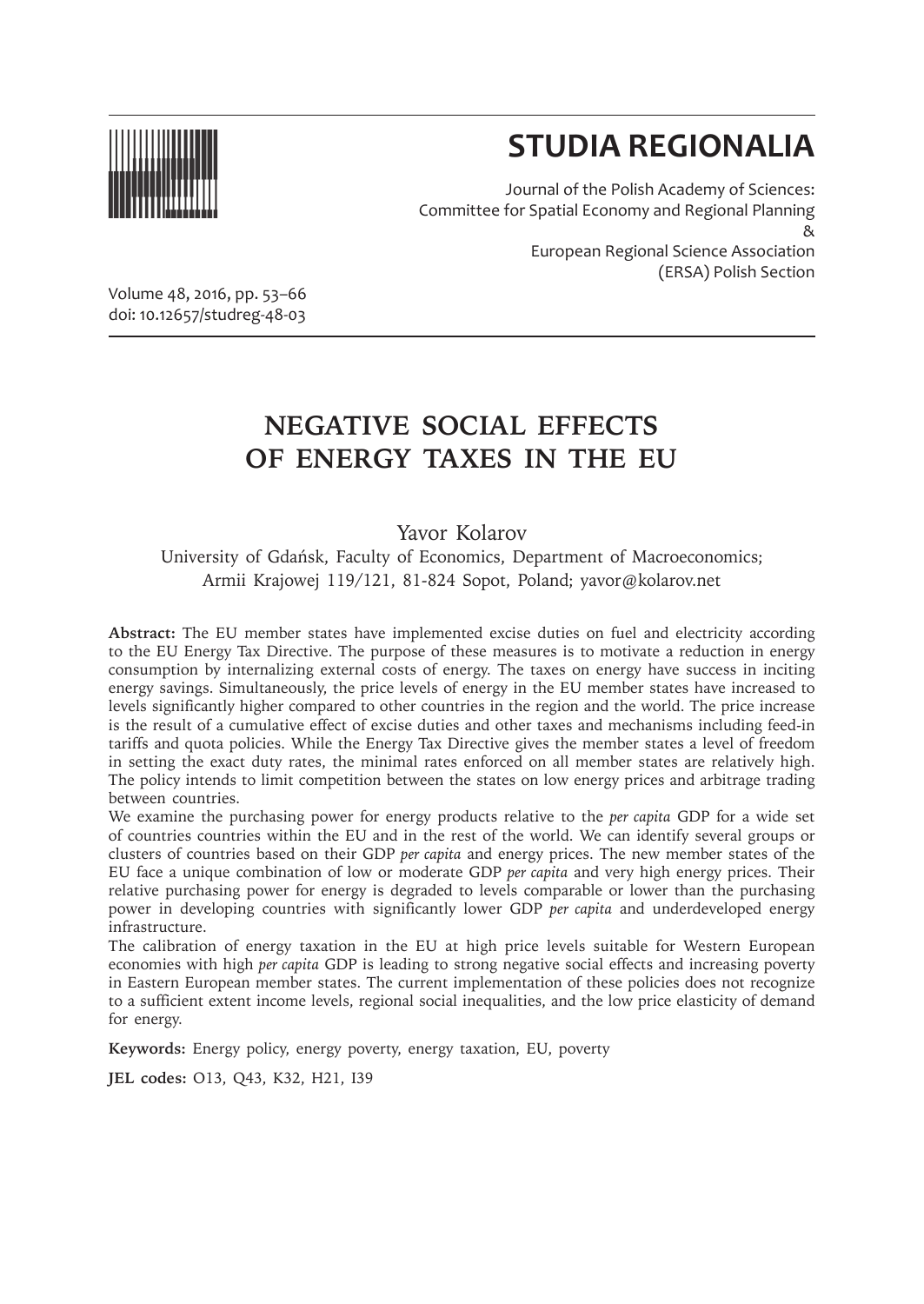#### **Introduction: External costs of energy and carbon taxes**

The concept of externalities represents a powerful instrument for modeling and understanding the complex nature of sustainable development. Externalities exist when the private costs or benefits to the producers and purchasers of a product or service differ from the total costs or benefits for society (Johnson 2005). An externality arises as a consequence of economic activities of some parties as experienced by third parties (Scitovsky 1954) and can be technological or pecuniary (Scitovsky 1954; Hackett 2001: 54). Pecuniary externalities can arise, for example, when a new participant enters a market (Hackett 2001: 54). From the perspective of sustainable development, technological externalities are more important since they are highly relevant in terms of scarcity of resources, health, and well-being. Externalities can be positive or negative. A negative externality, also called "external diseconomy" or "external cost", exists when the product or service creates additional costs for third parties other than the producer or the purchaser (Johnson 2005). A positive externality, also called "external economy" or "external benefit" exists when benefits are created for third parties (Johnson 2005). A wide range of methods can be used for estimating the external costs of energy. A prominent methodology for evaluating externalities of energy, which has been highly recognized by the scientific community and has produced valuable information for the policy-making processes in the EU, is published in a report, "Externalities of Energy Methodology 2005 Update" (33).

Carbon taxes are used for taxing the carbon content of fossil fuels or their carbon emissions (Ian Parry 2015: 7). They are used as a method of internalizing these negative external costs (*ibidem*: 151). Carbon taxes are applied to petroleum products, natural gas, and coal. Their implementation varies between countries and can be applied only to specific types of products. In many cases, tax rates differ between fossil fuels and do not correspond to the relative levels of carbon emissions between fuel types. This can be the case if a specific industry should be protected from the effect of the tax or the government would like to limit the price increase for certain types of consumption for the population, such as heating. Carbon taxes often complement other policies for the internalization of external costs such as emissions trading schemes.

Carbon taxes have been implemented at both national and regional level, including China, India, Japan, Russia, EU member states, US states, and Canadian provinces. The transparent and smart use of tax revenue can be beneficial for the social acceptance of the measure (Charles Komanoff 2015: 8).

The majority of experts agree that carbon taxes efficiently fulfil their most important target of internalizing negative external costs (Hsu 2011: 77; Charles Komanoff 2015). Multiple studies have claimed that increased price levels are influencing consumption patterns and motivating efficiency improvements (Sterner 2007). Countries implementing the legislation are also receiving significant tax revenue (FuelEurope 2014: 30).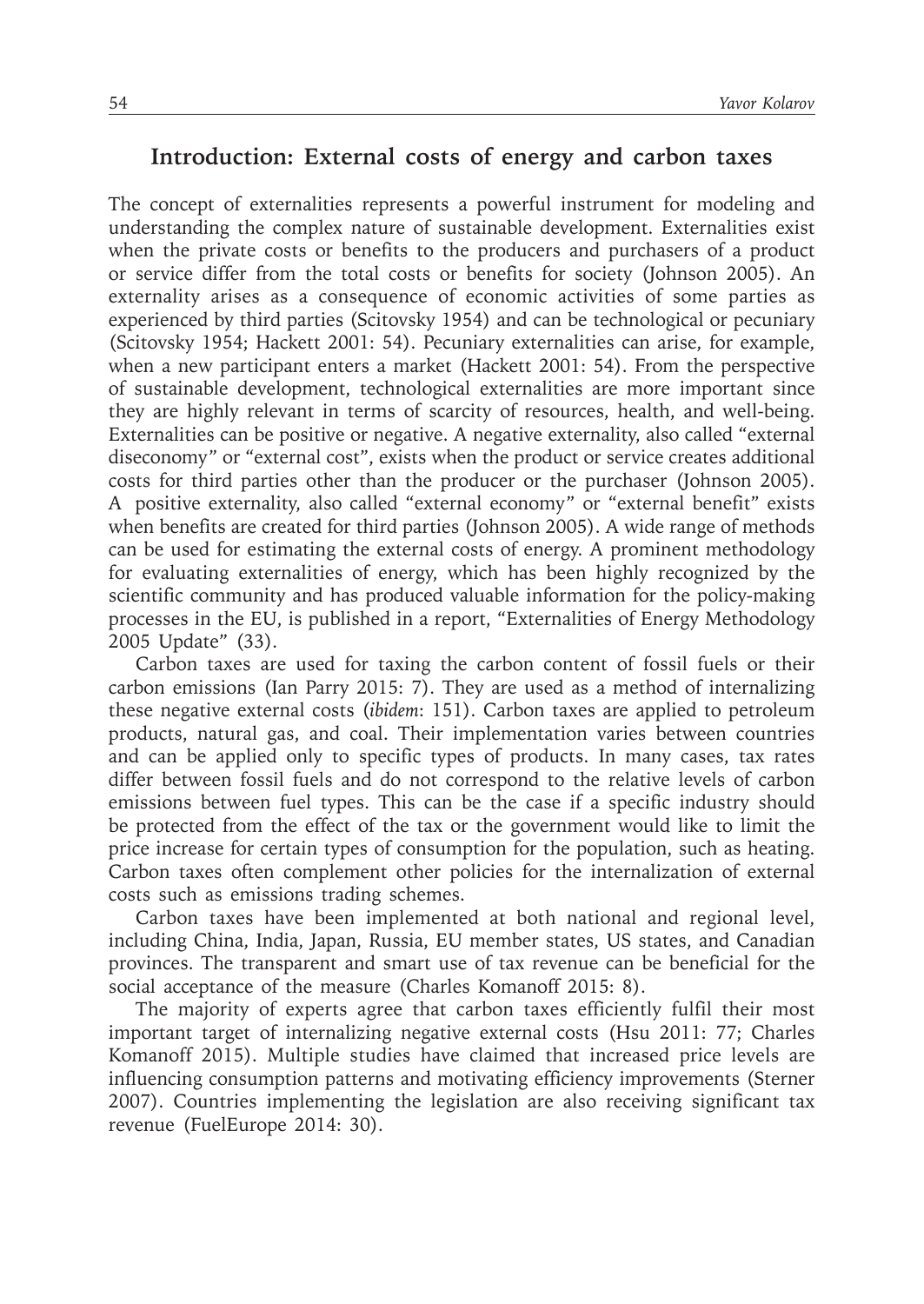#### **1. Energy tax directive and energy prices in the EU**

The reduction of energy consumption and the transition to cleaner energy sources motivated by energy duties has positive impacts on the environment and public health due to pollution reduction. However, it is also important to recognize the possible negative effects of taxation. This is especially relevant for products with low price elasticity of demand such as electricity or fuel. The EU defined a common taxation framework for energy in 2003 with the Energy Tax Directive (European Commission 2003). The directive sets minimal tax rates for fuel and electricity, and every member state is obliged to select a tax level on the national level equal or higher than the minimal rate. Tax rates are set not just based on the carbon content of the fuel; they also map additional external costs such as the harmful effects of lead on human health.

Countries in Eastern and Central Europe with lower income rates tend to set tax rates closer to the minimal rates. Nevertheless, taxes on motor fuel in the EU are significantly higher compared to other countries in the region (Figure 1).



Fig. 1. Excise taxes on motor fuels in selected countries, EUR per ton in 2013 Source: (OECD 2015: 29).

We will analyse diesel and electricity prices in detail. Diesel is the fuel type with the largest share in the total consumption of motor fuels. The effects of energy taxation are similar for other fuel types. While the minimal taxes for electricity defined by the energy directive (European Commission 2003: 6) are moderate compared to motor fuels (*ibidem*: 13), they are additionally increased due to the introduction of EU emissions trading schemes for coal power stations, the implementation of feed-in tariffs, or quota systems in multiple member states. The former policies are not discussed in this article. They vary strongly between the member states and their examination would exceed the range of this article. The focus will be on prices for households, since we would like to analyze the effects of the policy on the population.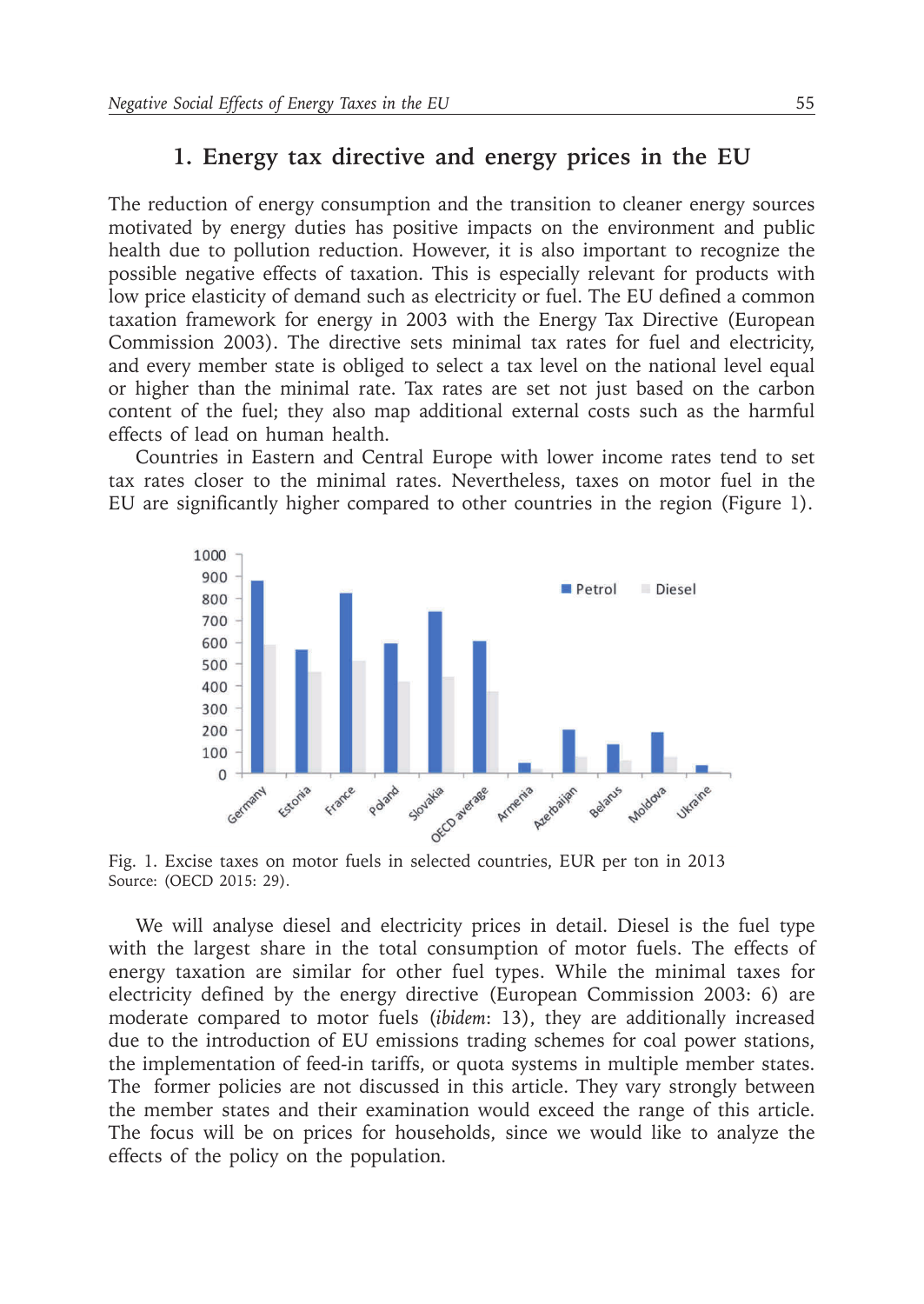A study on the size and breakdown of residential electricity prices in cities in multiple EU countries found that the average share of energy taxes was 13%, the average share of value added tax was 16% (Figure 2).



Fig. 2. Residential electricity price breakdown for selected cities (June 2015) Source: (Energy... 2015: 7).

An analysis of the price structure of diesel fuel in the EU shows that between 41% and 59% of the end price consists of taxes (Figure 3). The larger relative share of energy taxes for fuels compared to the share of energy taxes for electricity is caused by the larger minimal duty rates defined by the EU.

The strongest motive for establishing relatively high common minimal rates for the taxes of fuel is to avoid strong differences in prices between countries. Arbitrage is often present in border areas, and the incentive to purchase fuel in a neighboring country increases when the price difference is larger. Due to the small or medium geographic size of EU countries and their large populations, millions of people live in close proximity to borders and could purchase fuel in another country with relative ease. There have also been arguments that strong energy price differences can lead to the migration of businesses between countries. These fears are especially strong in Western European countries, which have higher energy prices. However, these countries also have more power in the European parliament and could assert their position when needed. The policy has managed to keep fuel prices at similar levels (Fig. 3). There has also not been a significant between-country migration of businesses as a result of differences in energy prices.

However, relatively high energy prices established in all EU member states have strong negative effects on citizens with low incomes. The GDP varies widely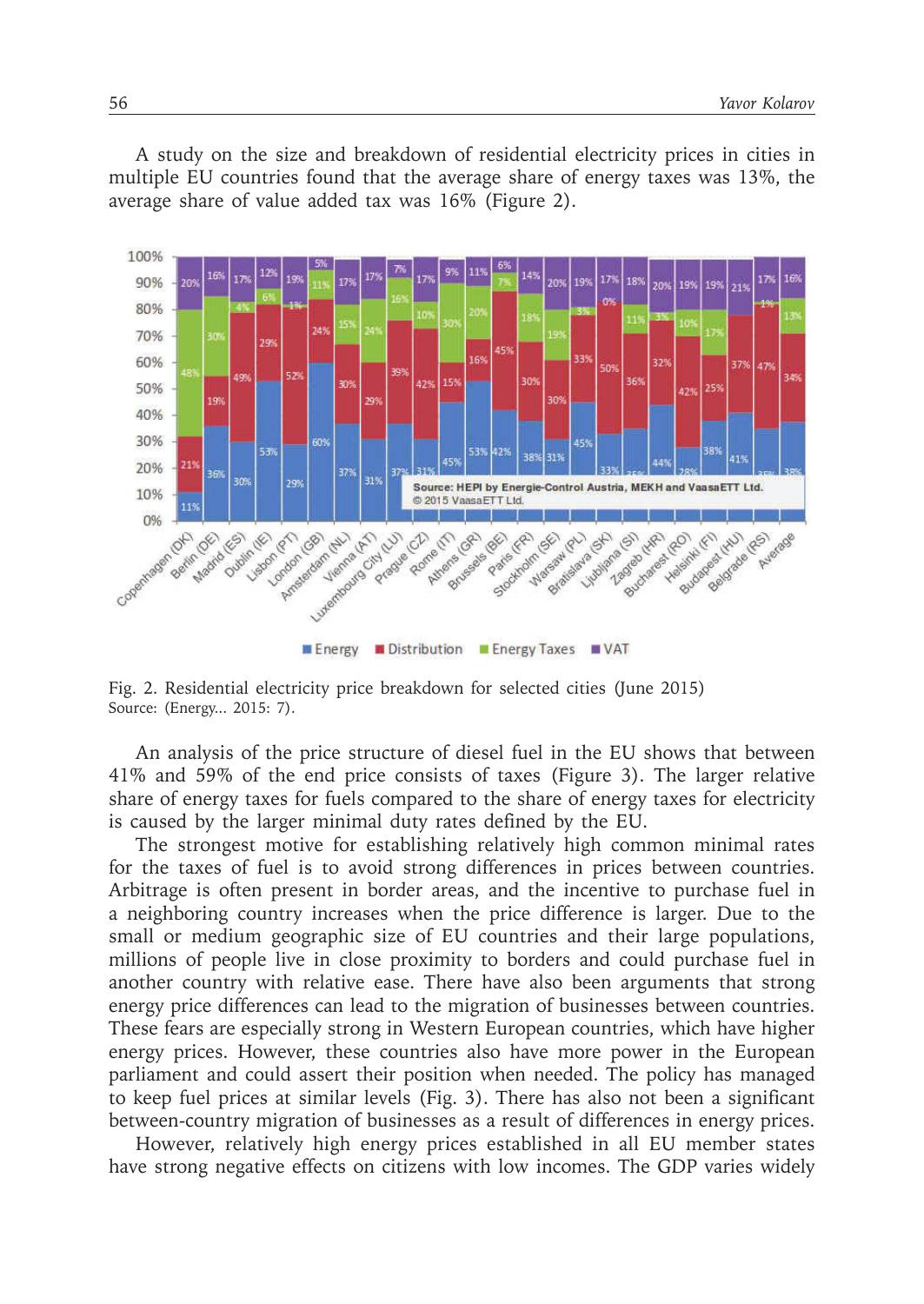between EU countries and regions (The World Bank 2016). The common policy fails to recognize to a sufficient extent the income differences between individuals, social inequality, and divergent social security systems in different parts of the EU. Fuel and energy poverty have become large problems, especially in Eastern Europe (Buzar 2007: 39–41; *The World Bank* 2010: 39; Bouzarovski 2012; Benjamin & Sovacool 2013: 91; Boardman 2013: 15). A significant number of EU citizens have to spend a large share of their income on fuel, electricity, and heating services. Many have problems affording the energy required for covering their basic needs. The price elasticity of demand for energy products is low (Tomas Havranek 2012).

|                  |                                  |                                                                    | <b>COUNTRY</b>                | $%$ of<br>taxes |
|------------------|----------------------------------|--------------------------------------------------------------------|-------------------------------|-----------------|
| United Kingdom   | 0.679                            | 1,657<br>0.702<br>0.276                                            | United Kingdom                | 59.01%          |
| Italy            | 0.726                            | 0.617<br>0.296<br>1.639                                            | ttaty                         | 55,69%          |
| Sweden           | 0.735                            | 0.549<br>1,605<br>0.321                                            | Sweden                        | 54 20%          |
| Finland          | 0.771                            | 0.463<br>1,530<br>0.296                                            | Ireland                       | 52,33%          |
| Denmark          | 0.782                            | 0.412<br>0.298<br>1.492                                            | Netherlands                   | 51,37%          |
| Ireland          | 0.707                            | 0.499<br>0.277<br>1,484                                            | Slovenia                      | 50.73%          |
| Cyprus           | 0.756                            | 0.461<br>1,448<br>0,248                                            | Germany                       | 50,00%          |
| Netherlands      | 0.694                            | 0.231<br>1.428<br>0.486                                            | France                        | 49.92%          |
| Germany          | 0.691                            | 0.470<br>0.221<br>1.428                                            | Finland                       | 49,60%          |
| Greece           | 0.769                            | 0.343<br>0.256<br>1.368                                            | Belgium.                      | 48,65%          |
| Belgium          | 0.702                            | 1,367<br>0.428<br>0.237                                            | Hungary                       | 48,09%          |
| <b>Bulgaria</b>  | 0.804                            | 1.360<br>0.330<br>0.227<br>一                                       | <b>Cyprus</b>                 | 47,79%          |
| Malta            | 0.730                            | 0.422<br>0.207<br>1,360<br>ш                                       | Denmark                       | 47,59%          |
| Slovenia         | 0.670                            | 0.444<br>1,359<br>0.245                                            | Austria                       | 47.52%          |
| Slovakia         | 0.726                            | 0.226<br>1,358<br>0.406                                            | Czech Republic                | 47.29%          |
| Hungary          | 0.705                            | 0.364<br>0.289<br>1,357                                            | Slovakia                      | 46,57%          |
| Portugal         | 0.728                            | 0.252<br>1,350<br>0.369                                            | Estonia                       | 46,34%          |
| Spain            | 0.733                            | 6.371<br>0.232<br>1.336                                            | Malta                         | 46.31%          |
| Czech Republic   | 0.700                            | 1,329<br>0.231<br>0.398                                            | Croatia                       | 46.28%          |
| Austria          | 0.696                            | 0.409<br>0.221<br>1,327                                            | Poland                        | 46.11%          |
| France           | 0.664                            | 0.441<br>0.221<br>1,326                                            | Portugal                      | 46,06%          |
| Estonia          | 0.710                            | 0.221<br>1,324<br>0.393                                            | Romania                       | 45,88%          |
| Romania          | 0.711                            | 0.346<br>0.254<br>1,313                                            | Spain                         | 45.13%          |
| Lithuania        | 0.741                            | 0.330<br>0.225<br>1.296                                            | Latvia                        | 44,59%          |
| Latvia           | 0.714                            | 0.351<br>1,289<br>0.224                                            | Greece                        | 43,77%          |
| Croatia          | 0.684                            | 1,273<br>0.335<br>0.255                                            | Lithuaria                     | 42,83%          |
| Poland           | 0.679                            | 0.345<br>0.236<br>1,260                                            | Luxembourg                    | 41.07%          |
| Luxembourg       | 0.704                            | 0.156 1.195<br>0.335                                               | Bulgaria                      | 40.91%          |
| 0.000<br>PRODUCT | 0.400<br>0.200<br><b>TARIFFS</b> | 1.800<br>0.600<br>0.800<br>1,400<br>1.600<br>1.000<br>1.200<br>VAT | Unit: Price in Euro per litre |                 |

Fig. 3. Breakdown of automotive diesel prices across the EU (December 2013) Source: (FuelEurope 2014: 32).

Still, one can argue that existing differences in energy prices (Figure 3) achieved under the Energy Tax Directive and national tax models effectively compensate for differences in purchasing power. It is also relevant to compare the situation in Eastern EU member states with countries outside of the EU that have a comparable GDP.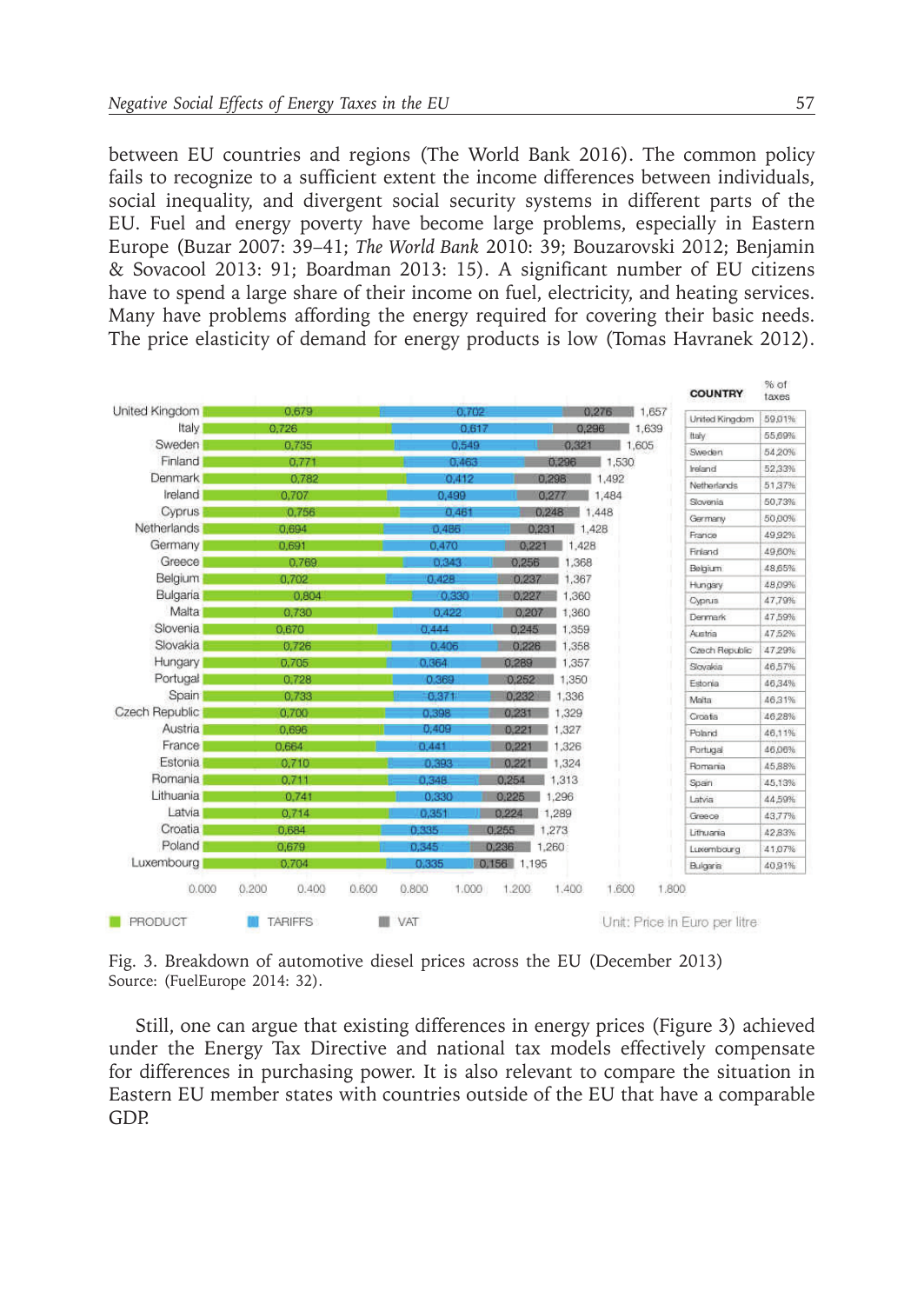### **2. Diesel prices and GDP**

We have selected a set of countries for evaluation of diesel prices (Fig. 3), including:

- EU members from Eastern and Central Europe: including Bulgaria, Romania, Hungary, Poland, the Czech Republic, and Latvia;
- EU members from Western and Europe including Austria, France, Belgium, the UK, Germany, and Austria;
- a wide spectrum of countries outside the EU including Bolivia, the USA, Mexico, the Russian Federation, Kazakhstan, Australia, Thailand, Chile, Brazil, Sudan, and Gabon;
- mean values for the entire world.

We will pay special attention to the selected Eastern and Central European member states of the EU (Figure 4). In terms of GDP *per capita*, Poland, Hungary, the Czech Republic, and Latvia outperform most of the selected countries with mid-range GDPs. Only Chile demonstrates a value lying in the same range. Bulgaria and Romania have significantly lower GDP *per capita* and lie in the middle of the range of countries with relatively low GDPs (Figure 4).



Fig. 4. GDP *per capita* in USD for selected countries in 2014 Source: Own elaboration, based on datasets from the World Bank.

Using datasets from the World Bank for 2014 (The World Bank 2016), we calculated the quotient GDP *per capita* (USD) divided by the end price for one liter of diesel fuel in USD (Figure 5).

The quotient is an approximate indicator for the amount of fuel that could be purchased on the domestic market of a country for a sum corresponding to the *per capita* output of the economy. It is important to note that this indicator should be considered with care since it does not account for multiple factors, such as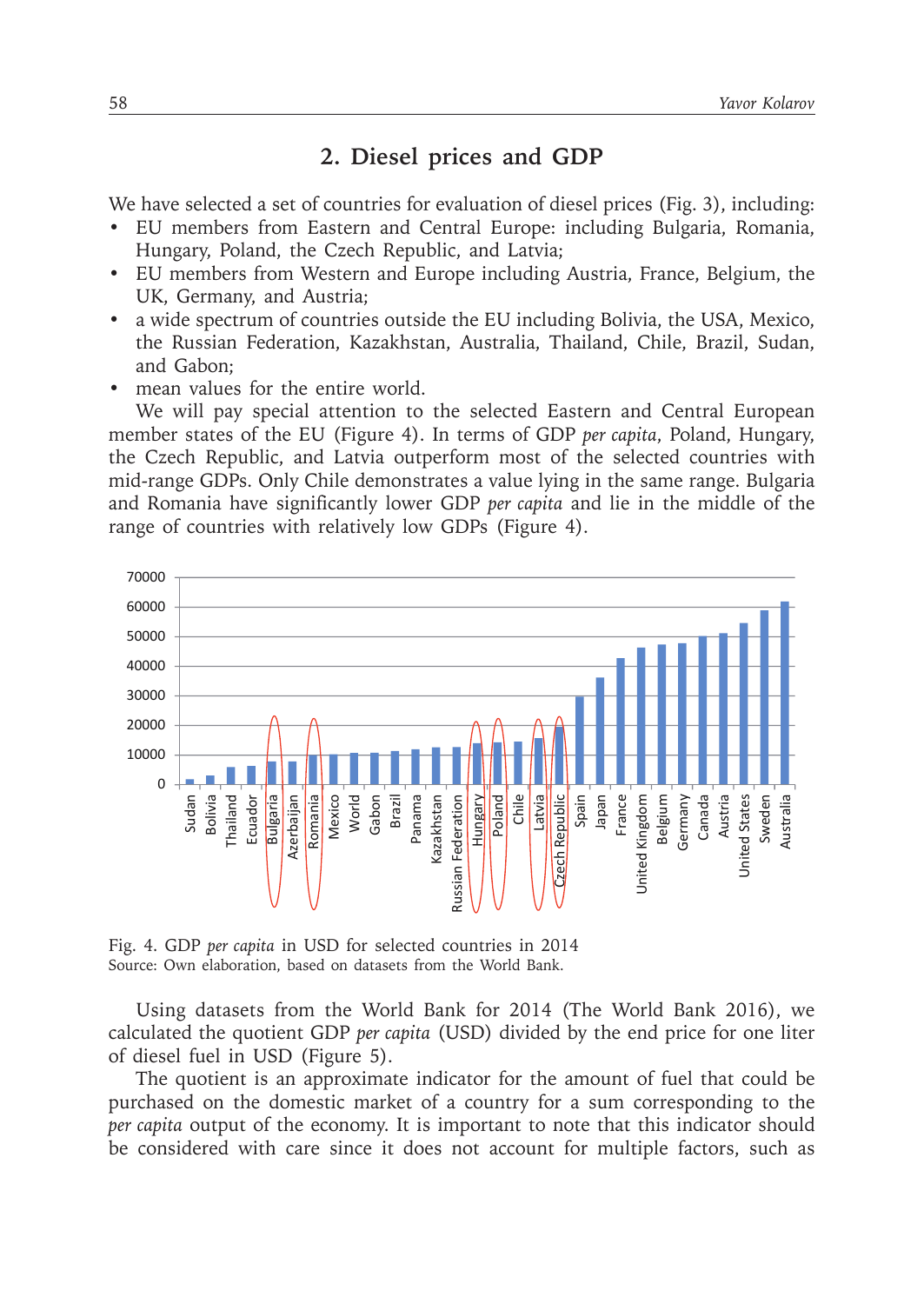income inequality and the level of general living costs in a country. Nevertheless, it provides valuable insight into the relationship between the relative performance of an economy and the domestic price of diesel fuel.



Fig. 5. Ratio GDP *per capita*/diesel price (one liter) for 2014 Source: Own elaboration, based on datasets from the World Bank (2016, 2016a).

The values show a strong degradation of the relative position of the selected EU member states. Bulgaria is outperformed by all countries except for Sudan. Hungary, whose GDP *per capita* is significantly higher than the world average, is outperformed by Mexico and Azerbaijan and positioned lower than the world average. Moreover, Chile, Panama, the Russian Federation, Ecuador, and Kazakhstan outperform all selected Eastern EU member states. The Czech Republic, which has the highest GDP *per capita* in the group, is rated between Gabon and Chile.

High-GDP countries such as Sweden also have a different relative position (Figure 5) compared to their GDP ranking (Figure 4). However, it is important to note that these changes are unlikely to result in social problems and energy poverty due to the relatively higher incomes in these countries and the lower share of income dedicated to energy spending.

We will consider the relationship between fuel prices and GDP *per capita* in all selected countries in order to gain a better understanding of the problem (Figure 6).

Considering the relationship between diesel prices and GDP (Figure 6), one can observe clear patterns. The majority of the countries are concentrated into four groups:

- countries with high GDP *per capita* and high fuel prices (including Sweden, Germany, France, and Austria)
- countries with high GDP *per capita* and average fuel prices (including Canada, Japan, the USA, and Australia)
- countries with low or average GDP *per capita* and average or low diesel prices (including Brazil, the Russian Federation, Kazakhstan, Panama, and Mexico)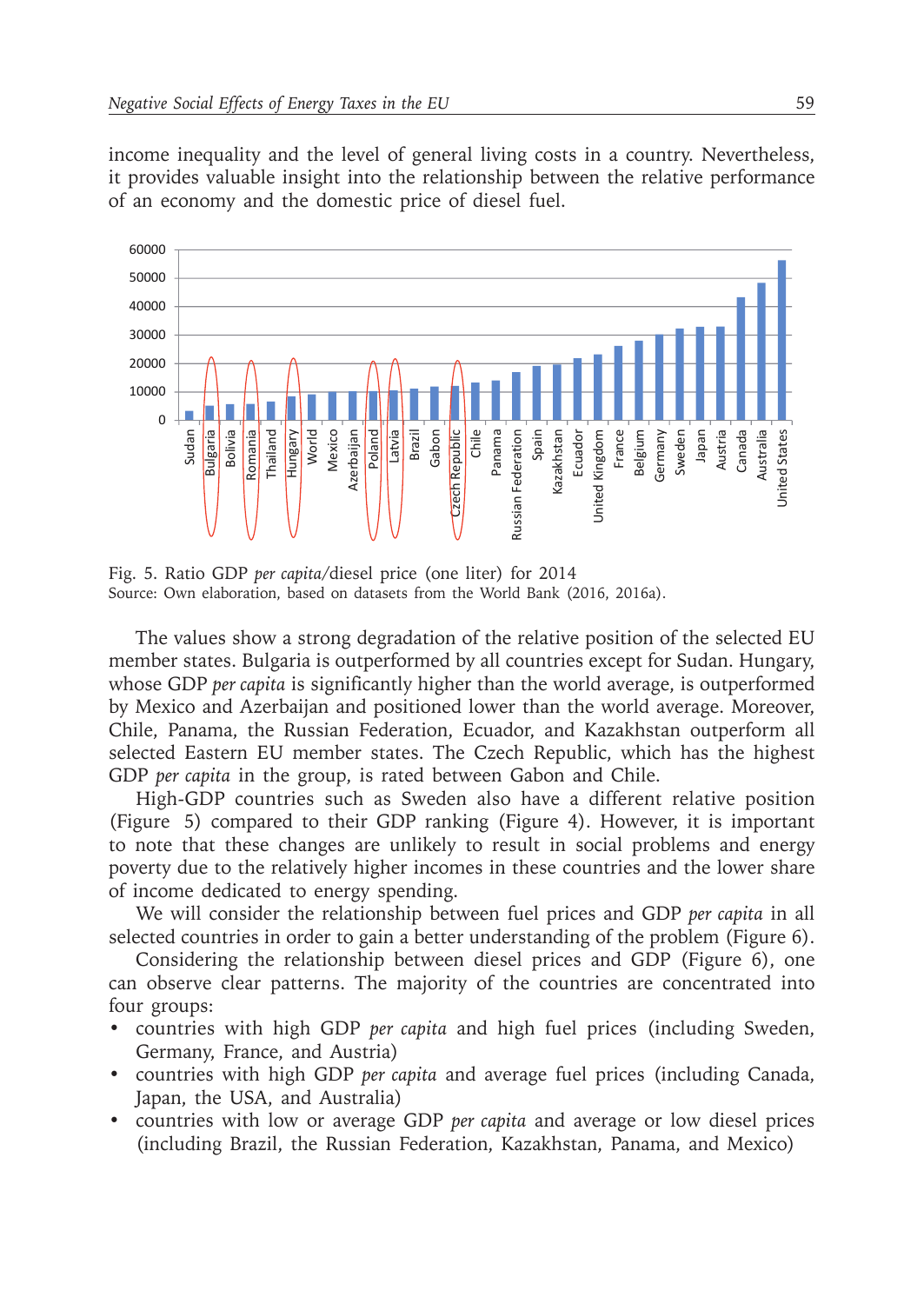• countries with low or average GDP *per capita* and high diesel prices (including all Eastern European member states of the EU, such as Poland, Hungary, the Czech Republic, Romania, and Bulgaria)

The taxes imposed on energy in the EU strongly affect the purchasing power in Eastern European EU member states belonging to the last group. The purchasing power for energy products relative to the *per capita* GDP in these countries is often significantly lower than in many developing countries in Africa and South and Central America (Figure 5). In this context, one can note that the United Nations has considered energy subsidies as a measure for reducing poverty (United Nations 2016: 63), and energy subsidies have been implemented in multiple low-GDP countries. This also contradicts the EU Strategy for Sustainable Development (European Union 2001, 2006), which recognizes regional imbalances and poverty as main threats to a sustainable future for the EU.



Fig. 6. Diesel end price (one liter) in USD and GDP *per capita* in USD for 2014 Source: Own elaboration, based on datasets from The World Bank (2016, 2016a).

## **3. Electricity prices and GDP**

After analyzing the relationship between the GDP and diesel fuel prices, it is valuable conduct a similar analysis for electricity prices. We have collected information from different sources in order to examine the relation between GDP and electricity prices for households (Figure 7 and Figure 9). Since the availability of reliable data was limited for some countries such as Gabon and Sudan, the set of non-EU countries has been modified. It is important to note, that the accuracy and precision of electricity price data may suffer due to several factors: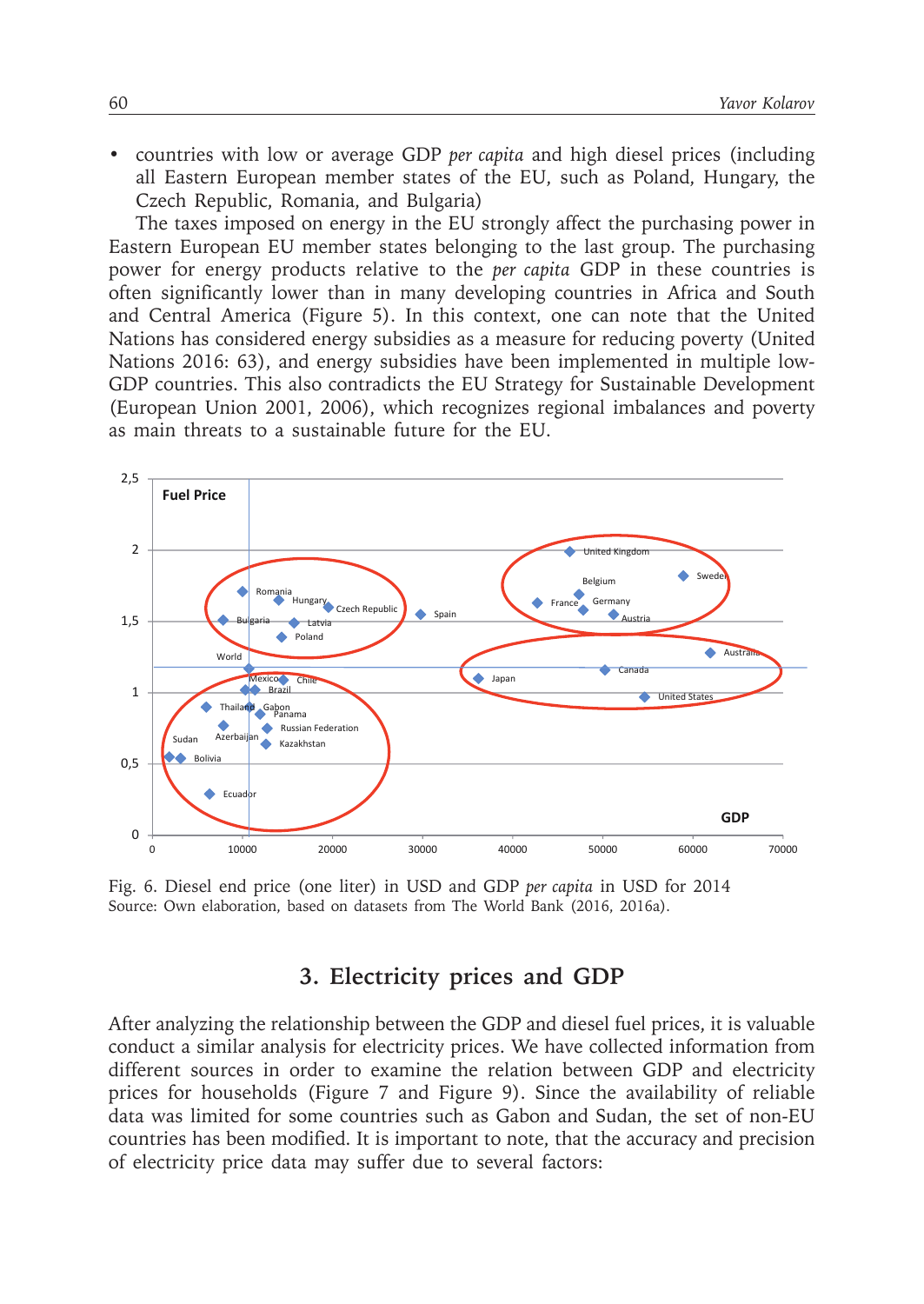- Unlike fuel, a significant share of the annual costs for a consumer can consist of a base fee for having access to the grid or covering a specific amount of energy for a time period.
- Electricity prices can strongly vary between different regions in a country and between energy providers.
- The methodology for calculating the average prices may vary between the sources.
- In cases when the data was limited, the calculation may be based on the closest available data such as 2013 or 2015. We assume that the prices do not very strongly between these years.
- When only range information was available, the calculation was done based on the middle of the range.

When taking into account the potential sources of inaccuracy, one should note that the evaluation is focused on identifying large differences between countries.



Fig. 7. Ratio GDP to electricity price per kWh in selected countries for year 2014 Source: Own elaboration, based on data from multiple sources (The World Bank 2016; Eurostat 2016; Energypedia 2015; Thailand… 2015; Climatescope 2015; Baku… 2016; Australian… 2014: 179; Realstate*…* 2015; Cost to Travel; China… 2015; Statista; Suryadi 2014) (Fig 7 and 9).

The new member states included in the analysis (Bulgaria, Czech Republic, Latvia, Poland, and Romania) have higher ratio GDP to electricity price per kWh than some developing economies such as Cambodia, Nigeria, and Bolivia. However, the countries with the lowest ratios belong to the economies with underdeveloped electrical infrastructure, a fact which is reflected by the low share of the population that has access to electricity (Figure 8).

All countries included in this analysis that have lower electricity price to GDP ratio than the eastern members of the EU belong to the countries with underdeveloped electricity infrastructure (Figure 8 and Figure 9). Mexico, a country with less than 100% of population with access to electricity surpasses all new EU member states and some old member states included in the analysis in terms of purchasing power of electricity.

The vast majority of the countries with average level of GDP and access of the complete population to electricity, such as Russia, Kazakhstan, Thailand, and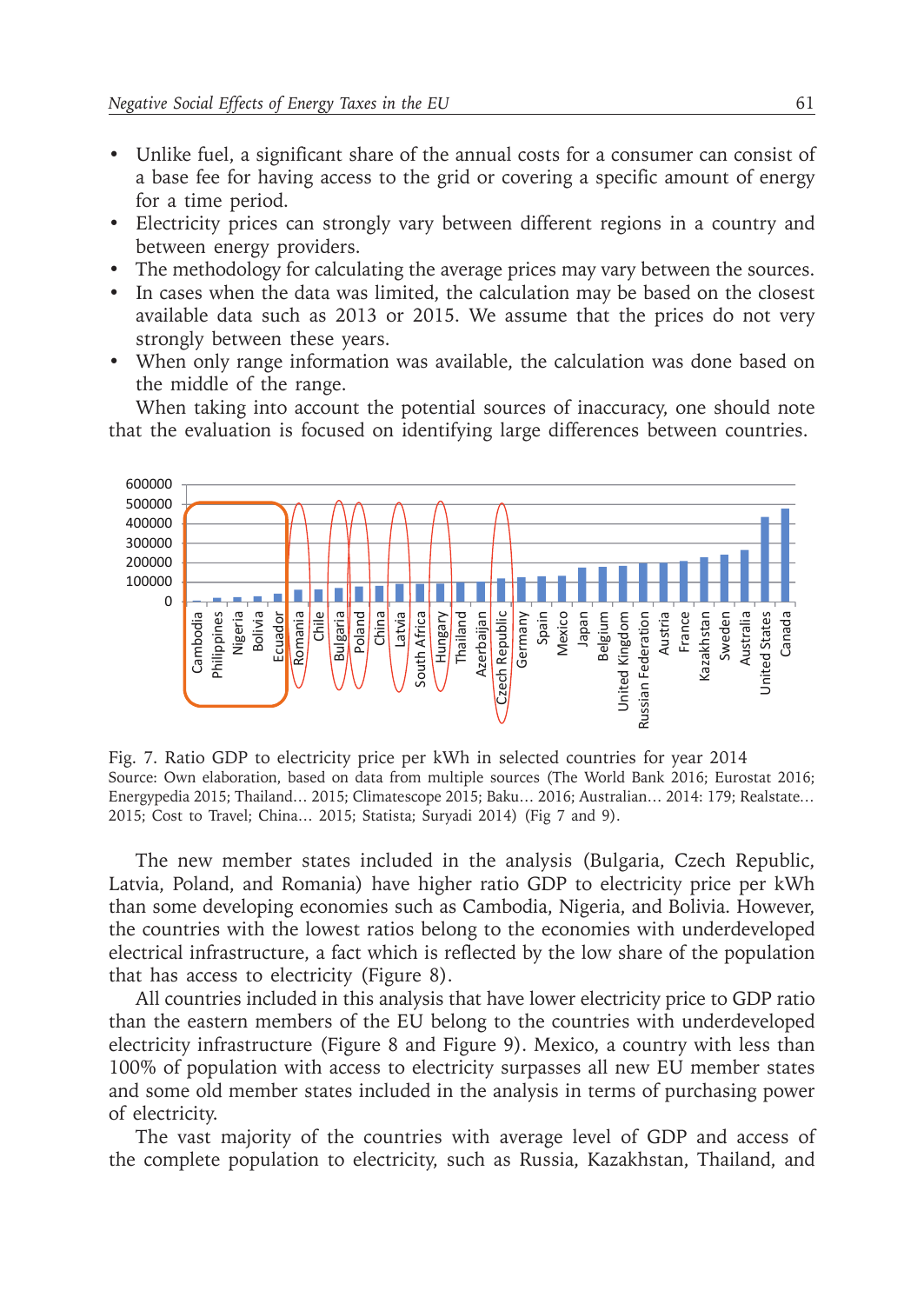

Fig. 8. Access to Electricity (percent of population) in 2012 Source: Data set by the World Bank (The World Bank n.d).

Azerbaijan surpass the new member states of the EU. China ranks better than Bulgaria, Romania, and Poland and worse than Latvia, the Czech Republic, and Hungary.

The relationship between GDP and electricity price for households in the selected countries can be better reviewed with the help of a chart (Figure 9).

Considering the data (Figure 9), one can identify several significant clusters or groups of countries:

- Countries with low or average GDP *per capita* and electricity prices higher than 0.1 USD per kWh. This group includes Cambodia, Ecuador, Philippines, Nigeria, Bolivia, and Bulgaria. Except for Bulgaria, all countries in this group have underdeveloped electricity infrastructure and electricity access rates of less than 100% (Fig. 8). This group includes the countries with the lowest purchasing power of electricity. They have low GDP *per capita* and relatively high electricity prices.
- Countries with low or average GDP *per capita* and low electricity prices for households – under 0.1 USD per kWh. This group includes Russia, China, Kazakhstan, Mexico, Thailand, and South Africa. Most of these countries have good GDP to electricity price ratios due to average GDP *per capita* and very low electricity prices.
- Countries with GDP larger than 35000 USD *per capita* and electricity prices between 0.2 USD and 0.27 USD. This group includes France, Japan, Belgium, Austria, United Kingdom, Sweden, and Australia. Germany does not fall directly into this group because the electricity price in the country is even higher. However it is also characterized by high energy prices and high GDP *per capita*. The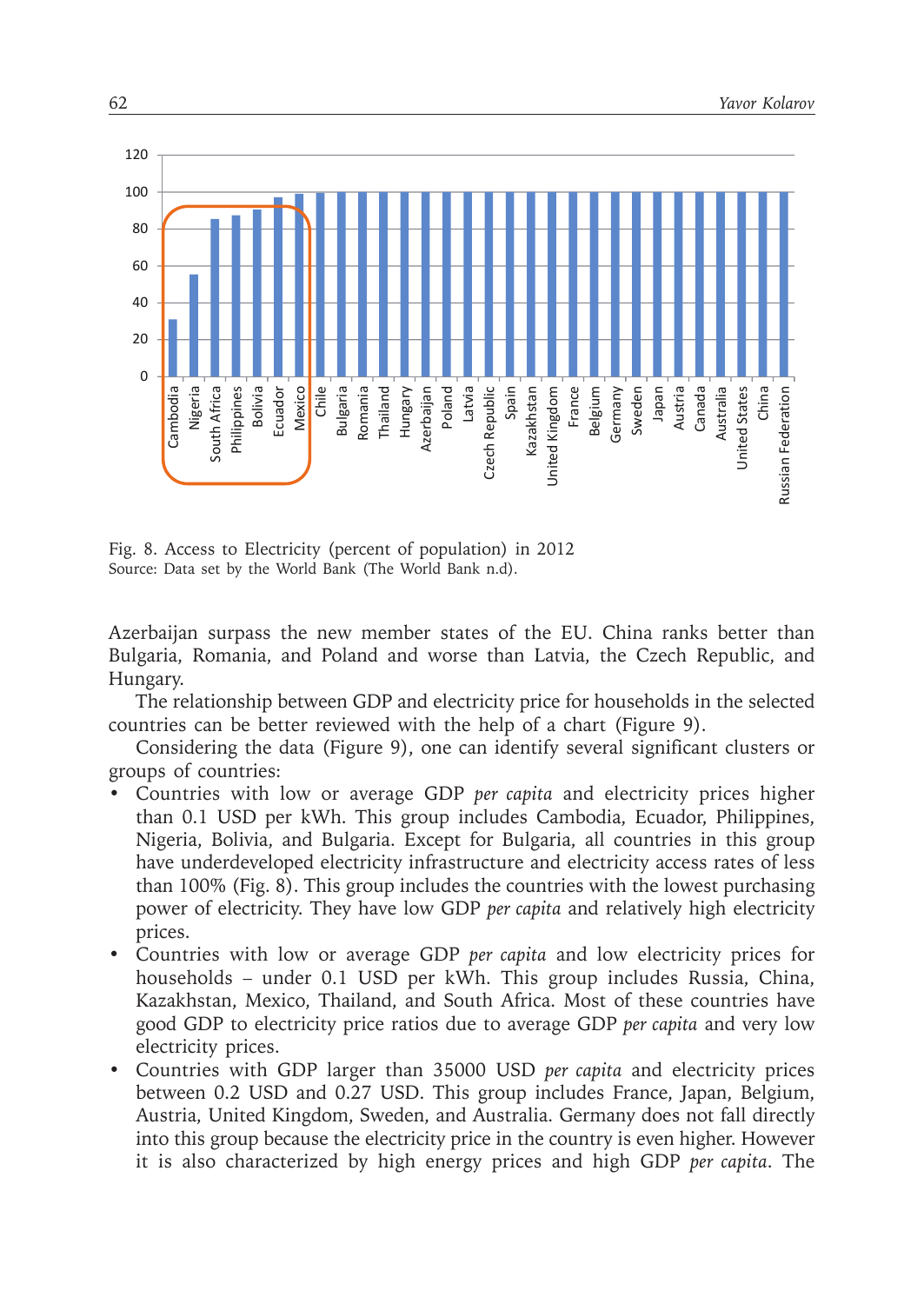

Fig. 9. Residential electricity prices per kWh in USD and GDP *per capita* in USD for year 2014

countries in this cluster have high purchasing power of energy because the high prices are compensated by high GDP *per capita*.

• United States and Canada form a group of the countries with the highest purchasing power of energy. They are characterized by a unique combination of high GDP *per capita* and moderate energy prices of under 0.15 USD per kWh.

Citizens of the new member states of the EU have significantly lower purchasing for electricity than countries outside of the EU with developed electrical infrastructure and similar or lower GDP *per capita*. We have also recognized very low purchasing power of fuel in the Eastern European member states in the first part of the analysis.

### **Conclusion**

Carbon taxes are a very cost-efficient method for internalizing the external costs of energy. However, the current uniform calibration of energy taxation in the EU at high price levels suitable for Western European economies with high *per capita* GDP is leading to strong negative social effects and increasing poverty in Eastern European member states. The purchasing power for energy in the new member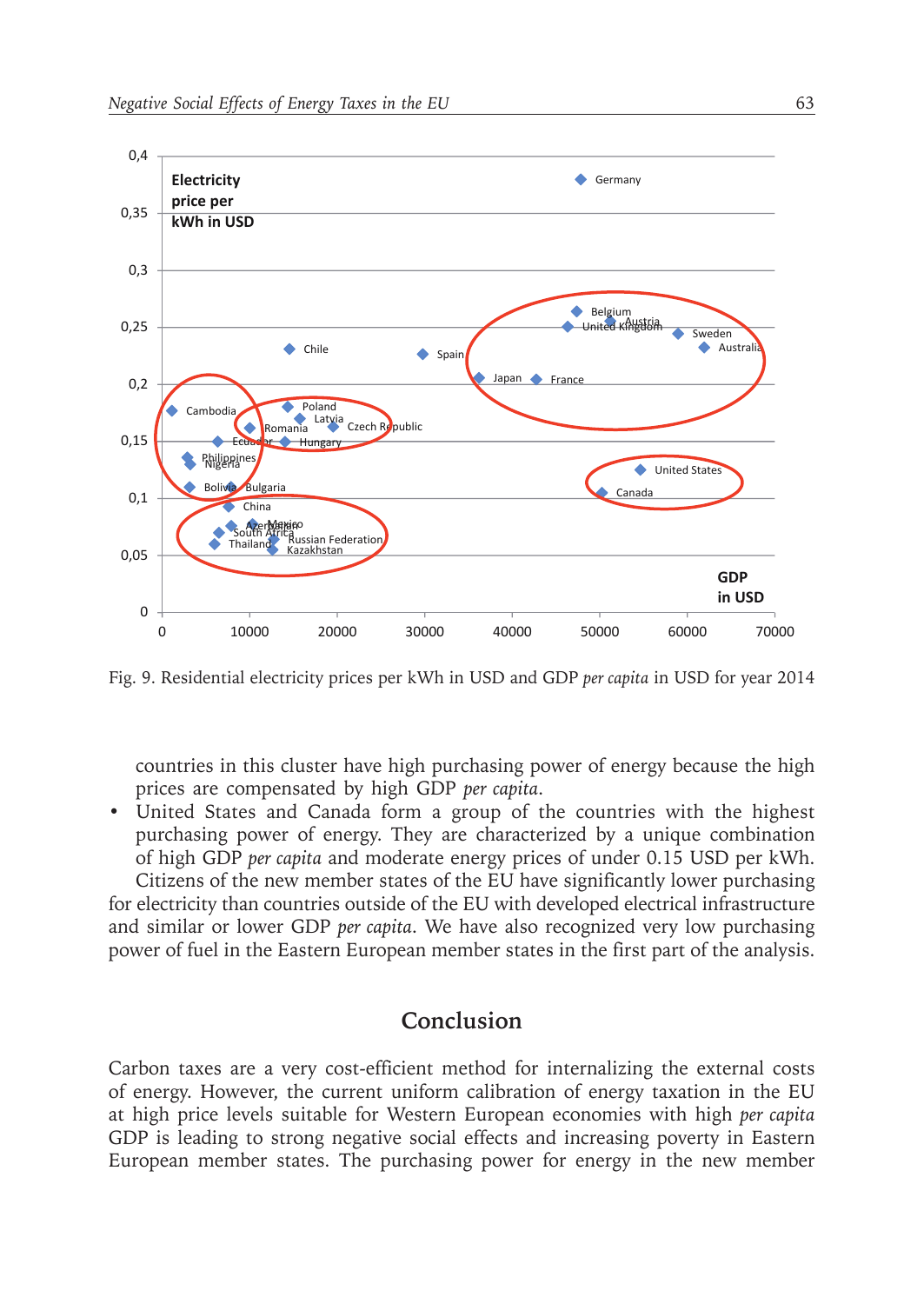states of the EU is artificially degraded to levels comparable or lower than the purchasing power in developing countries with significantly lower GDP *per capita* and underdeveloped energy infrastructure.

A detailed study of policies enhancing sustainable development in the field of energy listed carbon taxes as one of the types of policies with highest cost-efficiency (Kolarov 2017: 172–173). Taxes on energy should be implemented as a component of mix of policies supporting sustainable development along with policies for increasing the share of renewable energy in the energy mix such as improved quota policies, measures for improving the energy efficiency, and education supporting sustainable behavioral patterns (*ibidem:* 199–203). It is critical that the implementation of these policies recognizes to a sufficient extent income levels, regional social inequalities, and the low price elasticity of demand for energy. Carbon taxes should be calibrated by taking into account the structure of the income of the population in order to avoid energy poverty.

#### **References**

- Australian Energy Market Commission (2014) *Residential Electricity Price Trends.* [http://www. aemc.gov.au/getattachment/ae5d0665-7300-4a0d-b3b2-bd42d82cf737/2014-Residential- -Electricity-Price-Trends-report.aspx, Accessed 15 August, 2016].
- Baku.ws (2016) *Тарифы на электроэнергию и газ в Азербайджане останутся прежними.* [http:// baku.ws/40180-tarify-na-elektroenergiyu-i-gaz-v-azerbaydzhane-ostanutsya-prezhnimi. html, Accessed 15 August, 2016].
- Benjamin K., Sovacool R.V.S.B.R.J. (2013) Energy Security. *Equality and Justice,* s. l., Routledge. Boardman B. (2013) Fixing Fuel Poverty. *Challenges and Solutions*, s. l., Routledge.
- Bouzarovski S.S.P.R.S. (2012) Energy Poverty Policies in the EU: A Critical Perspective*. Energy Policy,* Issue 49.
- Buzar S. (2007) Energy Poverty in Eastern Europe. *Hidden Geographies of Deprivation.* s. l., *Ashgate Publishing.*
- Charles Komanoff M.G. (2015) British Columbia's Carbon Tax: By The Numbers A Carbon Tax Center Report. [http://www.carbontax.org/wp-content/uploads/British\_Columbia's\_ Carbon Tax By The Numbers.pdf, Accessed 01 February, 2016].
- China National Energy Administration, 2015, [http://www.nea.gov.cn/2015- -09/14/c\_134621671.htm, Accessed 21 August, 2016].
- Climatescope (2015) Climatescope Bolivia. [http://global-climatescope.org/en/country/bolivia/#/details, Accessed 17 August, 2016].
- Commission E (2005) Externalities of Energy Methodology 2005 *Update*, s. l.: s.n.
- CostToTravel*,* n.d. *Electricity Price in Ecuador.* [https://www.costtotravel.com/cost/electricity- -in-ecuador, Accessed 20 August, 2016].
- Energie-Control Austria, The Hungarian Energy and Public Utility Regulatory Authority, Vaasa-ETT Global Energy Think Tank (2015), *Household Energy Price Index for Europe.* [https:// www.e-control.at/documents/20903/-/-/4c0e230b-3ef4-4eeb-b696-3b6a4467eac8, Accessed 25 August, 2016].
- Energypedia (2015) *Mexico Energy Situation* [https://energypedia.info/wiki/Mexico\_Energy\_ Situation, Accessed 19 August, 2016].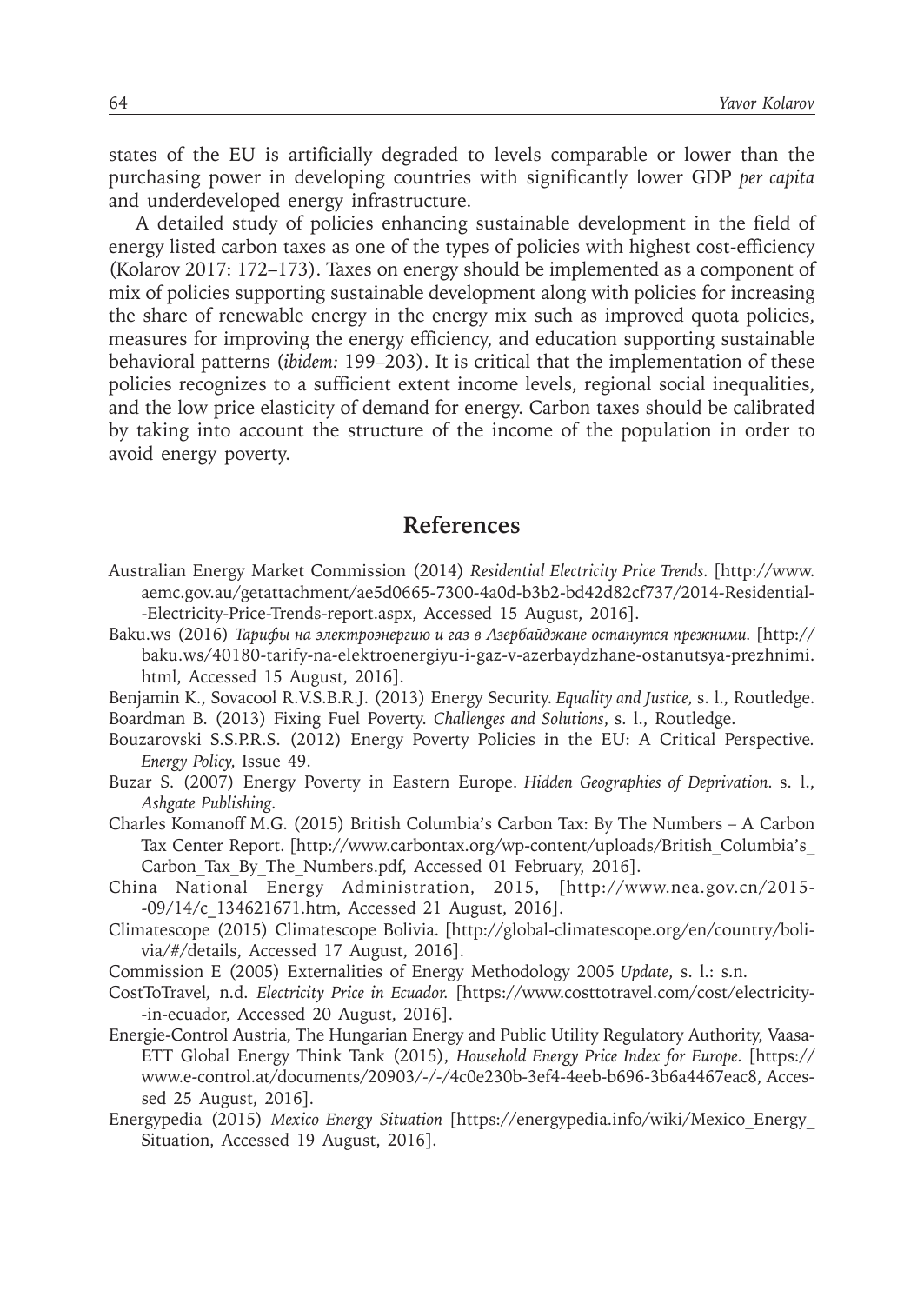- European Commission (2003) *COUNCIL DIRECTIVE 2003/96/EC of 27 October 2003 restructuring the Community framework for the taxation of energy products and electricity.* [http:// eur-lex.europa.eu/LexUriServ/LexUriServ.do?uri=OJ:L:2003:283:0051:0070:EN:PDF, Accessed 10 February, 2016].
- European Union (2001) *A European Union Strategy for Sustainable Development.* [http://eur-lex. europa.eu/legal-content/EN/TXT/PDF/?uri=CELEX:52001DC0264&from=EN, Accessed 20 December, 2015].
- European Union (2006) *Renewed EU Sustainable Development Strategy.* [http://register.consilium.europa.eu/doc/srv?l=EN&f=ST%2010117%202006%20INIT, Accessed 20 December, 2015].
- Eurostat (2016) *Electricity Prices for Domestic Consumers Bi-annual Data (from 2007 onwards).*  [http://ec.europa.eu/eurostat/en/web/products-datasets/-/NRG\_PC\_204, Accessed 15 August, 2016].
- FuelsEurope (2014) *Statistical Report 2014.* [https://www.fuelseurope.eu/uploads/Modules/ Resources/statistical report fuels europe- v25 web.pdf, Accessed 11 February, 2016].
- Hackett S.C. (2001) Environmental and Natural Resources Economics: Theory, Policy, and the Sustainable Society, s. l., *M.E. Sharpe.*
- Hsu S.-L. (2011) The Case for a Carbon Tax Getting Past Our Hang-ups to Effective Climate Policy, s. l., *Island Press.*
- Ian Parry A.M. (ed.), R.C.W.I. (2015) Implementing a US Carbon Tax: Challenges and Debates (Routledge Explorations in Environmental Economics). s. l., Routledge.
- Johnson D.P.M. (2005) A Glossary of Political Economy Terms. [http://www.auburn.edu /~johnspm/gloss/externality, Accessed 25 May, 2013].
- Kolarov Y. (2017) Economic Aspects of Energy Policies Supporting Sustainable Development*.*  University of Gdańsk, Sopot.
- OECD (2015) OECD Green Growth Studies Creating Incentives for Greener Products A Policy Manual for Eastern Partnership Countries: A Policy Manual for Eastern Partnership Countries, s. l., *OECD Publishing.*
- Realestate-Tokyo (2015) Residential Lifeline Utility Prices in Japan (Electricity, Gas, Water) [http://www.realestate-tokyo.com/news/utility-prices-in-japan/, Accessed 17 August, 2016].
- Scitovsky T. (1954) Two Concepts of External Economies. *Journal of Political Economy,* Vol. 2.
- Statista, n.d. *Average Retail Electricity Prices in Africa in 2014, by Select Country (in U.S. dollars per megawatt hour)* [http://www.statista.com/statistics/503727/retail-electricity-prices-inafrica-by-select-country/, Accessed 20 August, 2016].
- Sterner T. (2007) Fuel Taxes: An Important Instrument for Climate Policy*. Energy Policy*, 35(6).
- Suryadi B. (2014) ASEAN Electricity Tariff 2014. [http://asean.bicaraenergi.com/2014/05/ asean-electricity-tariff-2014/, Accessed 25 August, 2016].
- Thailand Board of Investment, (2015) *Utility Costs.* [http://www.boi.go.th/index.php?page- =utility\_costs, Accessed 18 August, 2016].
- The World Bank (2010) The Crisis Hits Home: Stress-testing Households in Eastern Europe and Central Asia. s. l., World Bank Publications.
- The World Bank (2016) GDP per capita (current US\$). [http://data.worldbank.org/indicator/ NY.GDP.PCAP.CD, Accessed 01 February, 2016].
- The World Bank (2016a) Pump Price for Diesel Fuel (US\$ per liter). [http://data.worldbank. org/indicator/EP.PMP.DESL.CD, Accessed 01 February, 2016].
- The World Bank, n.d. Access to Electricity (% of Population). [http://data.worldbank.org/ indicator/EG.ELC.ACCS.ZS, Accessed 30 August, 2016].